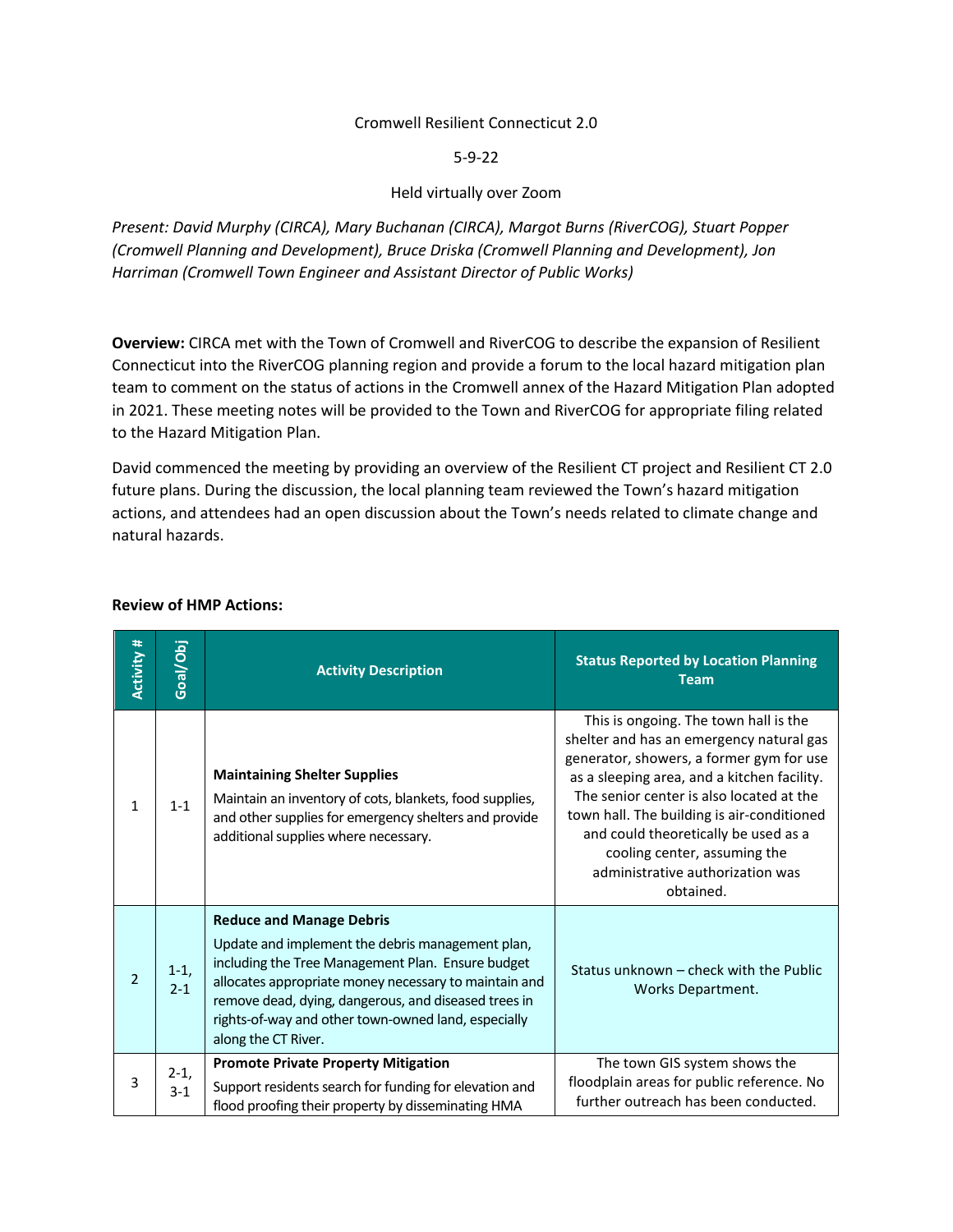| <b>Activity#</b> | Goal/Obj          | <b>Activity Description</b>                                                                                                                                                                                                                                                                                                                                                                                                      | <b>Status Reported by Location Planning</b><br><b>Team</b>                                                                                                                                                                                                                                                                                                                                                                                                                                                                                                                                                  |
|------------------|-------------------|----------------------------------------------------------------------------------------------------------------------------------------------------------------------------------------------------------------------------------------------------------------------------------------------------------------------------------------------------------------------------------------------------------------------------------|-------------------------------------------------------------------------------------------------------------------------------------------------------------------------------------------------------------------------------------------------------------------------------------------------------------------------------------------------------------------------------------------------------------------------------------------------------------------------------------------------------------------------------------------------------------------------------------------------------------|
|                  |                   | grant information, educating real estate agents, and<br>making HMA informational brochures and pamphlets<br>available at public places such as town halls and<br>libraries. Maintain a public webpage with relevant links<br>and necessary contact information for floodplain<br>managers and town officials. Support home/business<br>owners with benefit cost analysis. (new)                                                  |                                                                                                                                                                                                                                                                                                                                                                                                                                                                                                                                                                                                             |
| 4                | $2 - 1$           | Implement mitigation strategies identified for South<br>Street near railroad overpass and at Nooks Hill Road<br>near the railroad overpass to prevent street and<br>property flooding in those areas.                                                                                                                                                                                                                            | Two problematic underpasses are an<br>ongoing concern for the town. The<br>railroad tracks are owned by the state, so<br>the town's ability to address this is<br>limited. There was severe flooding of the<br>underpasses last year during the summer<br>2021 storms. Building an overpass would<br>not be feasible; one approach for<br>mitigation would reportedly be cleaning<br>out the brook (on private property) near<br>the South Street underpass to remove<br>sediment and lower the water level. At<br>the Nooks Hill Road underpass there is an<br>adjacent culvert that is likely undersized. |
| 5                | $2 - 1$           | <b>Mitigate Riverside Drive Bank Erosion</b><br>Perform an engineering study on the river bank<br>adjacent to Riverside Drive. Install heavy rain drains to<br>limit rainfall erosion and investigate bank stabilization<br>projects. Assist homeowners in finding solutions to<br>protecting property near the area of erosion, including<br>grant funding.                                                                     | This is private property, and not currently<br>a priority for town action. There are only<br>a few properties on the river, and there<br>has reportedly not been a major flooding<br>issue over the last few years. Attendees<br>believe this problem has not been raised<br>by property owners in ten years.                                                                                                                                                                                                                                                                                               |
| 6                | $2-1,$<br>$3 - 1$ | <b>Inventory Generators at Essential Facilities</b><br>Some non-critical facilities are essential for public<br>function during an emergency, such as grocery stores,<br>Walmart, and gas stations. For these essential facilities,<br>inventory which have functional generators. Encourage<br>gas stations and grocery stores without generators to<br>identify funding for them and provide technical<br>assistance.<br>(new) | Many private generators were installed<br>last year, but most of these were at<br>private residences rather than essential<br>facilities. Town staff are not aware of any<br>gas stations that have implemented<br>generators to keep themselves open<br>during power outages, but there may be<br>one gas station with a generator that<br>serves a cell tower. Town staff will check<br>whether this generator is sufficient to<br>operate the fuel pumps.                                                                                                                                                |
| 7                | $2 - 1$           | <b>Dam Inundation Study</b><br>Perform dam inundation studies or identify dam<br>inundation mapping to identify the flood risk posed by<br>the loss of the Northern Pond Dam and the two<br>additional dams on Shadow Lane, and any potential<br>future dam failure.                                                                                                                                                             | This is in progress. The town hired an<br>engineer to do a study on the two<br>Shadow Lane dams due to concerns with<br>Shadow Brook and undersized<br>infrastructure downstream, but has not<br>yet received the results. There is<br>reportedly a flooding concern along the                                                                                                                                                                                                                                                                                                                              |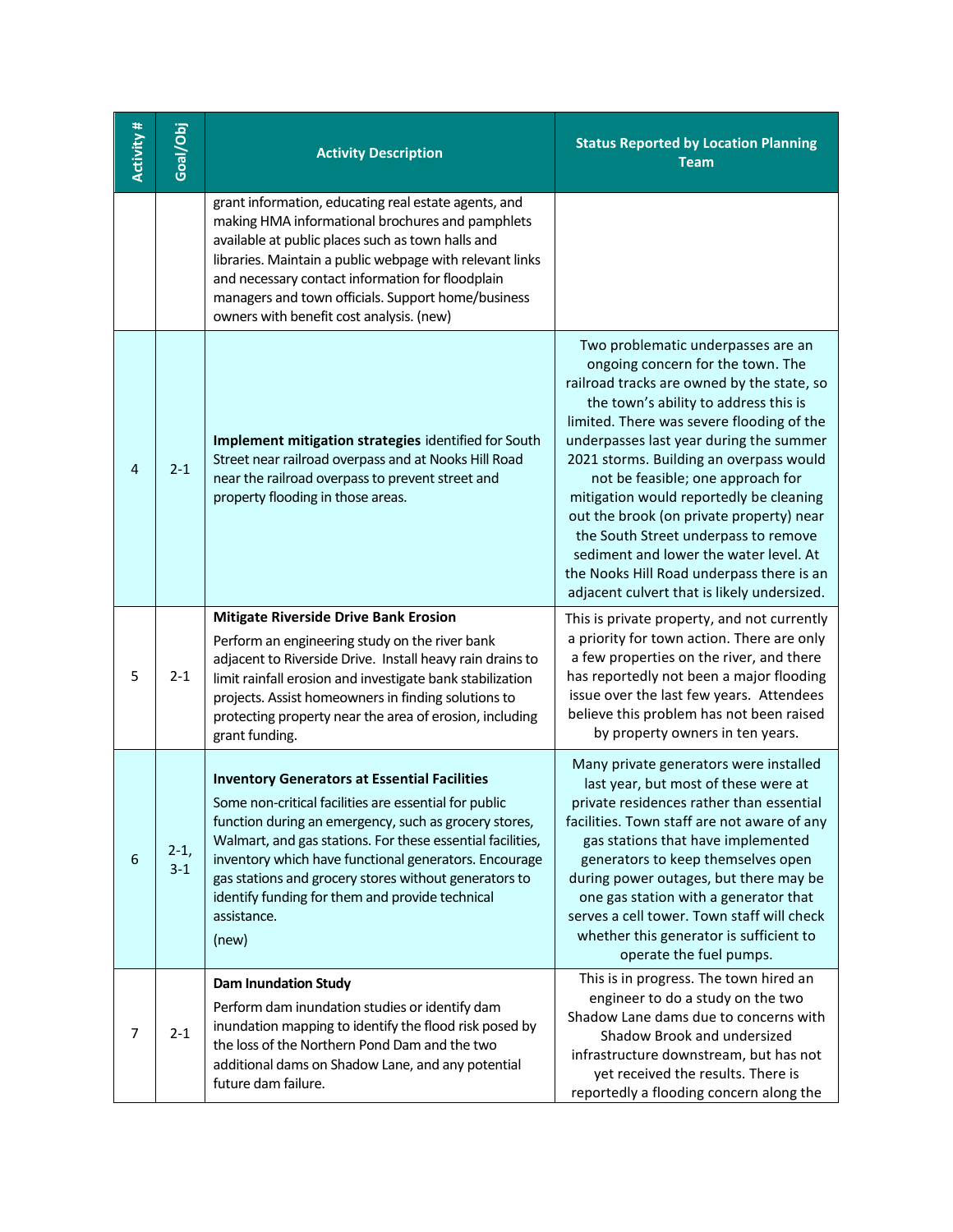| Activity # | Goal/Obj        | <b>Activity Description</b>                                                                                                                                                                                                                                            | <b>Status Reported by Location Planning</b><br><b>Team</b>                                                                                                                                                                                                                                                                                                                                                                                                                                                                                                                                                                                                                                                                                                                                                 |
|------------|-----------------|------------------------------------------------------------------------------------------------------------------------------------------------------------------------------------------------------------------------------------------------------------------------|------------------------------------------------------------------------------------------------------------------------------------------------------------------------------------------------------------------------------------------------------------------------------------------------------------------------------------------------------------------------------------------------------------------------------------------------------------------------------------------------------------------------------------------------------------------------------------------------------------------------------------------------------------------------------------------------------------------------------------------------------------------------------------------------------------|
|            |                 |                                                                                                                                                                                                                                                                        | corridor of Shadow Brook. This is related<br>to the Nooks Hill Road flooding (see<br>action #4) and sometimes requires road<br>closure. There is also a commercial<br>property with warehouses in the vicinity<br>that has experienced flooding (including<br>multiple feet of water in the building in<br>2021).                                                                                                                                                                                                                                                                                                                                                                                                                                                                                          |
| 8          | $2 - 1$         | <b>Support Repetitive Loss Properties</b><br>Provide information, support, and financial advice to<br>homeowners of Repetitive Loss properties regarding<br>possible mitigation activities. Assist with grant<br>applications and associated benefit cost analysis.    | No progress here. The town has no<br>current plans to acquire any RL properties<br>for open space, but it might be an<br>applicable strategy in some sites in the<br>future.                                                                                                                                                                                                                                                                                                                                                                                                                                                                                                                                                                                                                               |
| 9          | $2 - 1$         | <b>Replace Culverts prone to Flooding</b><br>Identify and replace culverts along the Connecticut<br>River that contribute to flooding and water quality<br>issues.                                                                                                     | This is still needed. One of the identified<br>culverts is the South Street culvert that<br>conveys Cromwell Creek, which is related<br>to the South Street underpass concern<br>(see action #4). Another culvert of<br>concern runs under Pierson Park and also<br>conveys Cromwell Creek. There are also<br>two culverts on Evergreen Road that<br>were overtopped last year; Evergreen<br>Road required some repairs afterward.<br>There is also a culvert on Cedar Drive that<br>was overtopped three times over the last<br>year. Storm waters picked up a lot of<br>debris on private property, which then<br>clogged the culverts and led to<br>overtopping. CIRCA will check to make<br>sure these areas are reflected in the<br>delineated Zones of Shared Risk for<br>Resilient Connecticut 2.0. |
| 10         | $2-1,$<br>$3-1$ | <b>Protect Historic and Cultural Resources.</b><br>Use recently published GIS inventory or historic and<br>cultural resources, along with published best<br>management practices to inform owners of methods<br>and resources to make at risk resources more resilient | No progress here. The town reportedly<br>does not have that many historic<br>resources at risk of flooding. There are<br>some older homes, but most are on<br>higher ground. There are a few older<br>homes near the Connecticut River but<br>nothing specific has been done about<br>improving their resiliency.                                                                                                                                                                                                                                                                                                                                                                                                                                                                                          |

# **Open Discussion on the Town's Needs:**

- The fire department office and police department complex are located at 5 West Street, in the 500-year floodplain. Both were flooded last year during the severe summer 2021 storms.